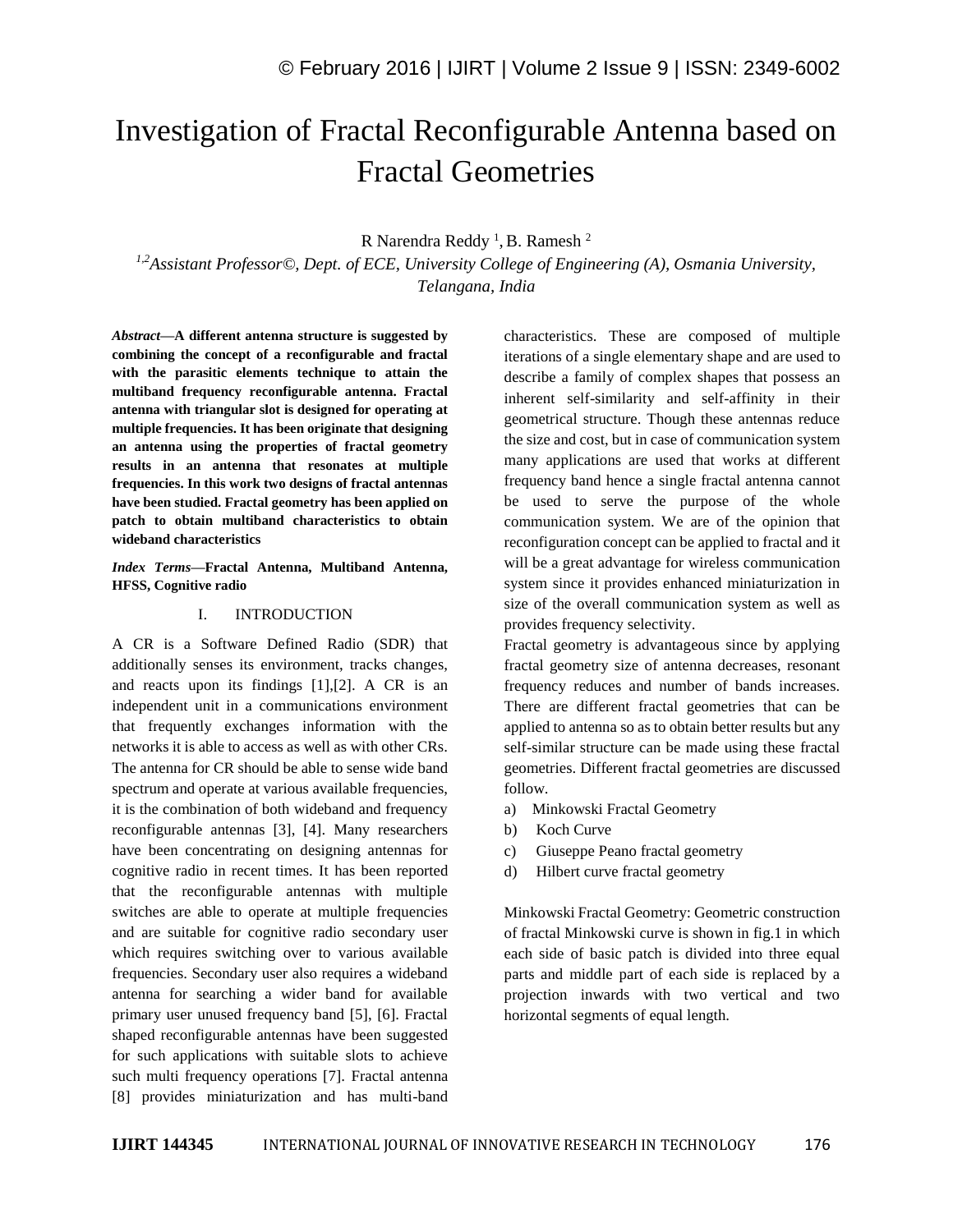

**Fig.1: Minkowski Fractal Geometry**

From fig.1, it is clear that by applying fractal geometry, area of antenna decreases but number of bands at which antenna resonates increases.

**Koch Curve:** The geometric construction of Koch curve is very simple. It starts with a straight line. In this length is divided into equal three parts, and middle is replaced with two others of the same length which joined at angle of 60 degree.



**Fig.2: Koch Curve Fractal Geometry**

By applying different iterations, self-similar structures represented as shown in fig.2.

Giuseppe Peano Fractal Geometry: The procedure of Giuseppe Peano fractal geometry is shown in fig.3, which applied on the edges of square patch. In this geometry as increase in iterations, the resonance frequency decreases.



Hilbert Curve Fractal Geometry: This geometry is a space-filling curve. In this geometry as increase in iterations, the resonant length increases. Hilbert curve fractal geometry shown in fig.4. It may be noticed that each successive stage consists of four copies of the previous, iteration lines.



Fractal geometry is composed of self-similar structure. By applying fractal geometry to microstrip patch antenna, area of patch decreases and characteristics of antenna in terms of bandwidth, return loss and gain show improvement.

#### II. LITERATURE SURVEY

Khidre et al. [9] presented U slot microstrip antenna for higher mode applications. This antenna resonated in a band from 5.17 GHz to 5.81 GHz hence useful for number of applications. This antenna was having dual radiation beams with both beams were directed at centre frequency. This antenna was having a gain of 7.92 dBi. This antenna found its applications for different wireless applications. This antenna exhibit impedance bandwidth of 11 % at VSWR less than two. This antenna was having dimensions of 64X 74 mm2. Substrate was having a dielectric constant of 2.2 and thickness of 3.1 mm. Design and simulation had been carried out using HFSS.

Gupta et al. [10] designed multiple band microstrip patch antenna. This antenna had been useful for c band and x band applications. This microstrip antenna was having a patch with different slots so as to have good antenna characteristics. These slots were four U slots, two small and two large and one I shaped slots. This antenna was having compact size of 25 X 23 mm2. Feed to this antenna is given by coaxial feeding technique and feed point is chosen properly. Design and simulation had been carried out using HFSS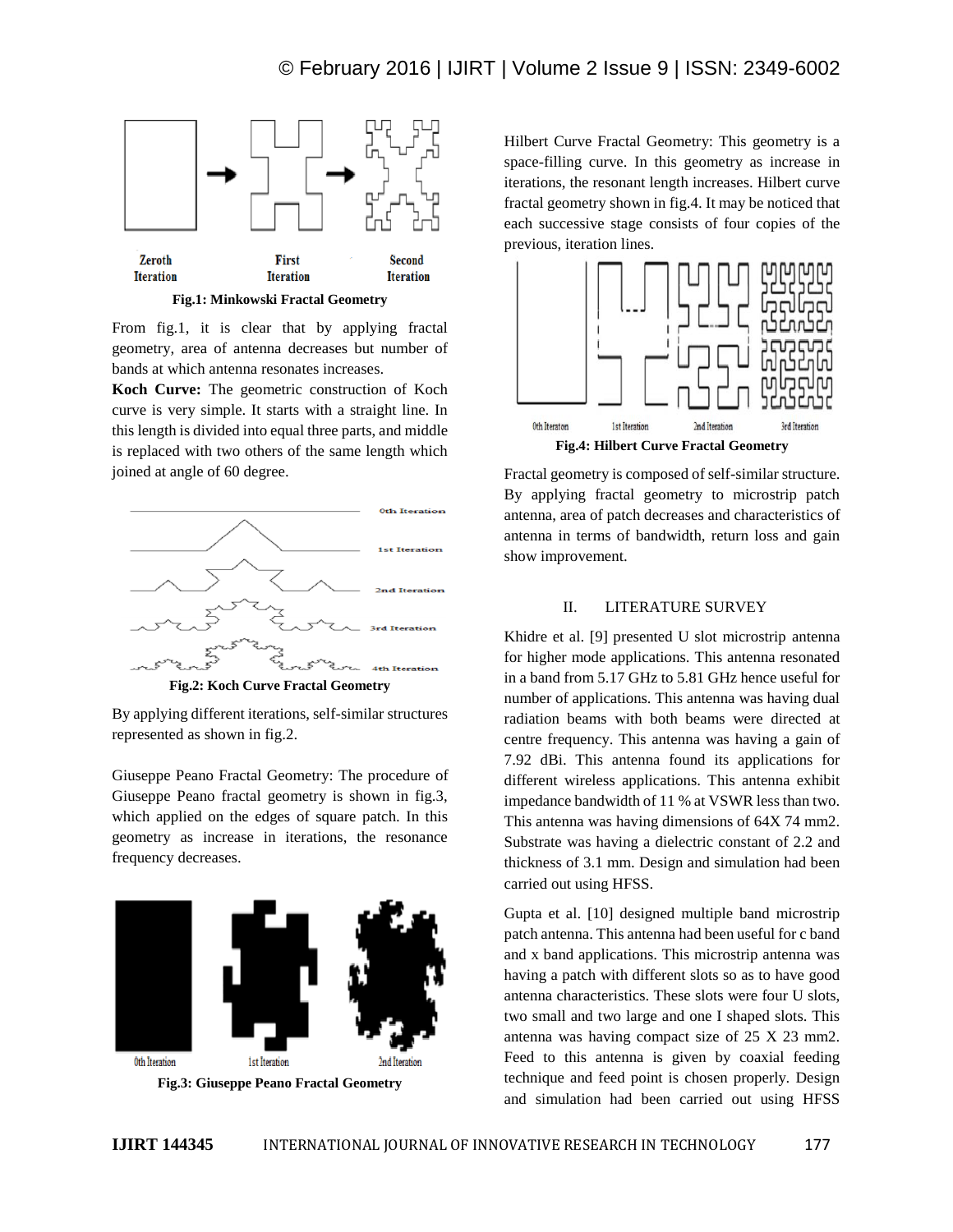simulation software. This antenna was having bandwidth of 140 MHz from 5.85 GHz to 6 GHz and 1.21 GHz from 7.87 to 9 GHz. This antenna can be used for WLAN, C band and X band applications.

Janani.A et al. [11] designed E-shaped fractal patch antenna for multiband applications. For obtaining multiple bands, fractal geometry had been used. First of all, entire length was divided to form E shape patch by cutting two slots. On each section, fractal geometry was applied so as to make fractal antenna. . The proposed antenna had dimensions of 150 mm by 130 mm using two FR-4 having thickness of h=0.8 mm and h=1.6 mm and an air gap having thickness  $h=4$  mm between two FR-4 as substrate. The design and simulation had been carried out using HFSS simulation software. The main parameters at operating bands such as return loss, impedance, gain had been studied. This antenna found its application for different applications for mobile communication.

Waladi et al. [12] designed fractal microstrip patch antenna using star triangular shape. Fractal geometry had been applied on triangle to obtain star shape antenna. This antenna was fed by microstrip feeding technique which was having width of 4.8 mm and length of 1.9mm. This antenna was having large bandwidth of 30 GHz from one to 30 GHz at VSWR less than two. This antenna had been used for ultrawideband and short wideband applications. This antenna had wideband characteristics because of presence of notch with dimensions of 4.8 X1.9 mm2.

Ghorpade et al. [13] made a comparison between Eshape antenna and E-shaped fractal microstrip patch antenna. From this analysis it was found that fractal antenna gave multiband characteristics. This antenna had large size of order of 150X130 mm2. The design and simulation has been carried out using a software HFSS. Characteristics of antenna were compared in terms of VSWR, return loss, gain and bandwidth. Because of fractal geometry, E-shaped fractal antenna resonated at 1.93 GHz, 2.4 GHz, and 3.52 GHz to cover GSM frequency bands, UMTS, Bluetooth and Wi-Max applications. By increasing number of iterations beyond limit, results began to degrade.

Kumar Raj et al. [14] proposed an ultra-wideband inscribed triangle circular fractal antenna. This antenna had a circular patch with dimensions of 30 mm. In order to design such antenna, substrate used was FR-4. This antenna had ultra-wideband characteristics from 2.25 GHz to 15 GHz at VSWR less than two. The antenna was fed by coplanar waveguide. By applying fractal geometry CPW, wideband characteristics were obtained. The results of simulated antenna were compared with that of tested antenna and both offered same characteristics. Because of such a large bandwidth, these antennas were useful for UWB applications.

#### Problem statement

In order to transmit or receive data in communication system, it is essential to have compact system, Transmission and reception system requires transmitting or receiving antenna to transmit/receive information. There are dissimilar factors which govern antenna selection. These are size, weight, complexity, bandwidth, gain and applications. One of best antenna that can optimize all parameters is microstrip antenna. This antenna is having small size and less weight but suffers from disadvantages like low bandwidth, high return loss and less gain and efficiency. By applying DGS (Defected Ground Structure), only bandwidth of antenna increases, hence in order to increase bandwidth of antenna and multiband characteristics, fractal antenna would be required.

## III. SUGGESTED APPROACH

There are different steps that have been followed in order to achieve the objective of proposal:

- Fractal antenna dimensions calculated before design using HFSS software.
- Design, simulation and analysis are carried out using HFSS software.
- Application of different iterations of fractal geometry so as to obtain wideband characteristics
- 1) Fractal Geometries Used in Designing Proposed Antenna

Fractal geometries composed of self-similar structures, there are different fractal geometries which include Minkowski fractal geometry, Sierpinski fractal geometry, cantor and many other self-similar structures.

1) Design Procedure of Fractal Microstrip Patch Antenna:

Step 1: Selection of resonant frequency for desired application  $(f_r)$ : Different wireless band applications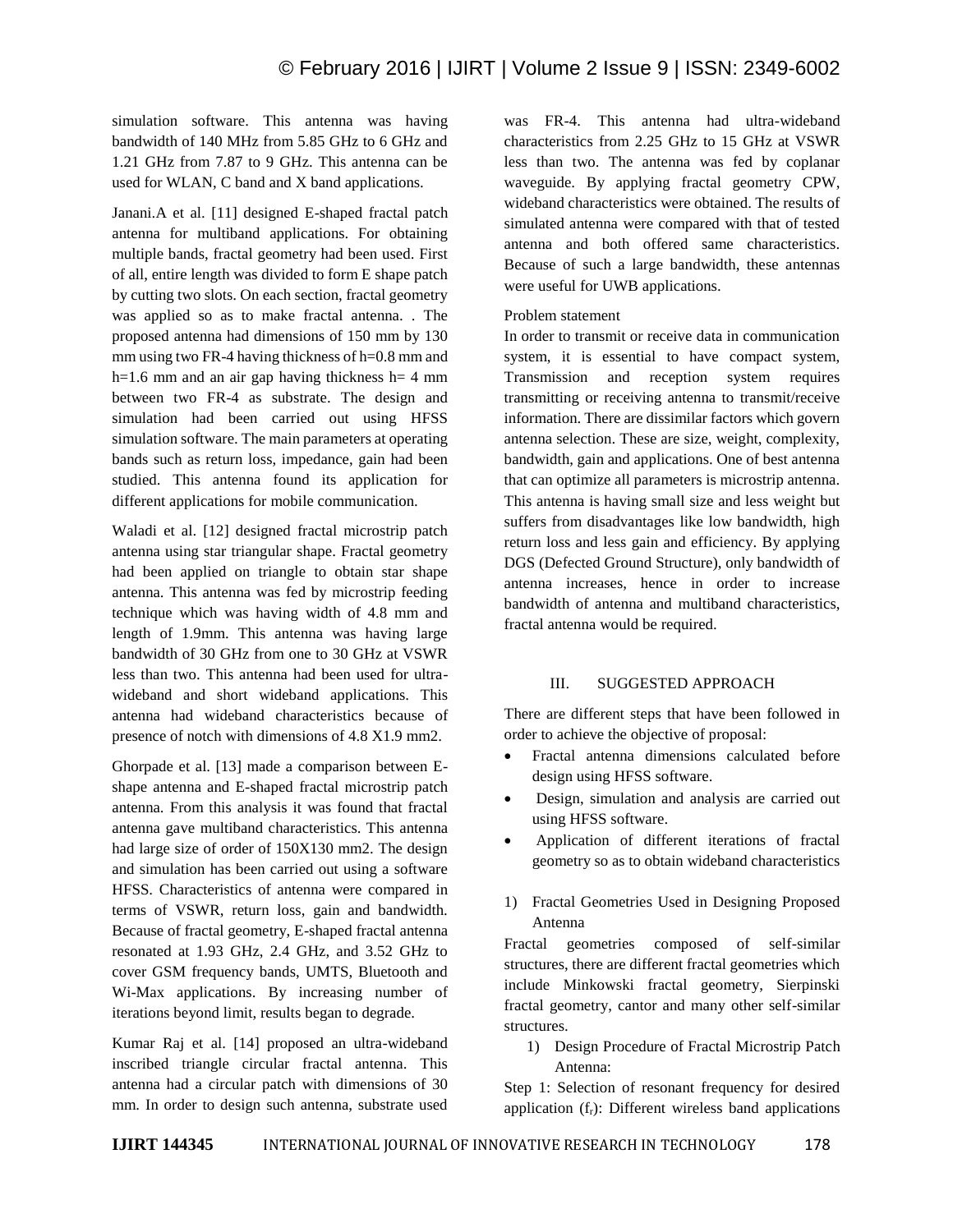use different frequency of operation. Entire frequency band is divided into different bands. Each band has a frequency range with different application as shown in table.1. Hence frequency is decided first.

Step 2: Substrate selection: It is important parameter that decides dimensions of patch. There are two most commonly substrate used which are FR-4 epoxy with dielectric constant of 4.4, loss tangent of 0.02 and Rogers RT Duroid 5880 with dielectric constant of 2.2 and loss tangent of 0.0009. It was found that as dielectric constant increases, dimensions of antenna decreases and efficiency and gain also decreases. Hence for selection, these factors are taken into account.

|                      | <b>Table.1: Various Frequency Bands of Wireless</b> |  |  |
|----------------------|-----------------------------------------------------|--|--|
| <b>Communication</b> |                                                     |  |  |

| <b>Microwave</b><br>Band | <b>Frequency</b><br>range | <b>Applications</b>                                                         |
|--------------------------|---------------------------|-----------------------------------------------------------------------------|
| L Band                   | 1 to 2 GHz                | Military telemetry,<br>GPS, Mobile phones<br>(GSM),<br>Amateur<br>radio     |
| S Band                   | 2 to 4 GHz                | WLAN, Bluetooth,<br>cellular phones, Wi-<br>Fi                              |
| C Band                   | 4 to 8 GHz                | Long distance radio<br>telecommunications,<br>Satellite, Microwave<br>relay |
| X Band                   | 12<br>8.<br>to<br>GHz     | <b>RADAR</b>                                                                |

Step 3: Substrate thickness (h): It is find that increase in thickness of substrate causes efficiency and bandwidth to increase but this makes antenna more bulky.

Step 4: Choosing square dimensions: After selecting all three parameters, dimensions can be obtained. Optometric analysis has been carried out in order to select that dimensions that give best results.

Step 5: Selection of feed point: There are five different feeding techniques but most commonly used are microstrip and coaxial feeding technique.

Step 6: Applying fractal geometry iterations: Fractal geometry has biggest advantage of providing multiband characteristics. There are different fractal geometries like Koch,Minkowski, Sierpinski carpet, cantor shape.

Step 7: Calculation of ground dimensions: It is essential to have finite ground plane for practical considerations.

2) Design Considerations for Fractal Antenna: It is necessary to design antenna in such a way that desired characteristics are obtained. Fractal geometry is applied to antenna so as to obtain multiband characteristics. Dimensions of antenna depend on desired frequency of application. If antenna is designed for small frequencies size would be large. Size of antenna also depends on dielectric substrate. If substrate has large dielectric constant, size would be small but efficiency and bandwidth decreases.

3) Design of Fractal Microstrip Patch Antenna: Design of T-shaped fractal microstrip patch antenna has been obtained by applying fractal geometry. Patch is taken is known to be square whose dimensions has been calculated as per antenna specifications.

4) Parametric Analysis of Proposed Antenna: It has been analyzed that by applying two iterations of fractal geometry, characteristics of antenna improves a lot. It is found with help of parametric analysis, one may obtain best configuration that has better result.

5) Effect of Changing Feed:

It is found that coaxial feed is easy method for feeding antenna. Feed point is chosen such that antenna impedance matching takes place.

## IV. CONCLUSION

From above consequences it is found that parametric analysis had been carried out in terms of substrate thickness, feed point and number of iterations. It is found that by making use of fractal geometry, characteristics of antenna improve a lot.

## **REFERENCES**

- [1] J. Mitola et al., "Cognitive radio: Making software radios more personal,"IEEE Pers. Commun., vol. 6, no. 4, pp. 13–18, Aug. 1999
- [2] [2]. J. Mitola, "Cognitive radio: An integrated agent architecture for software defined radio,"